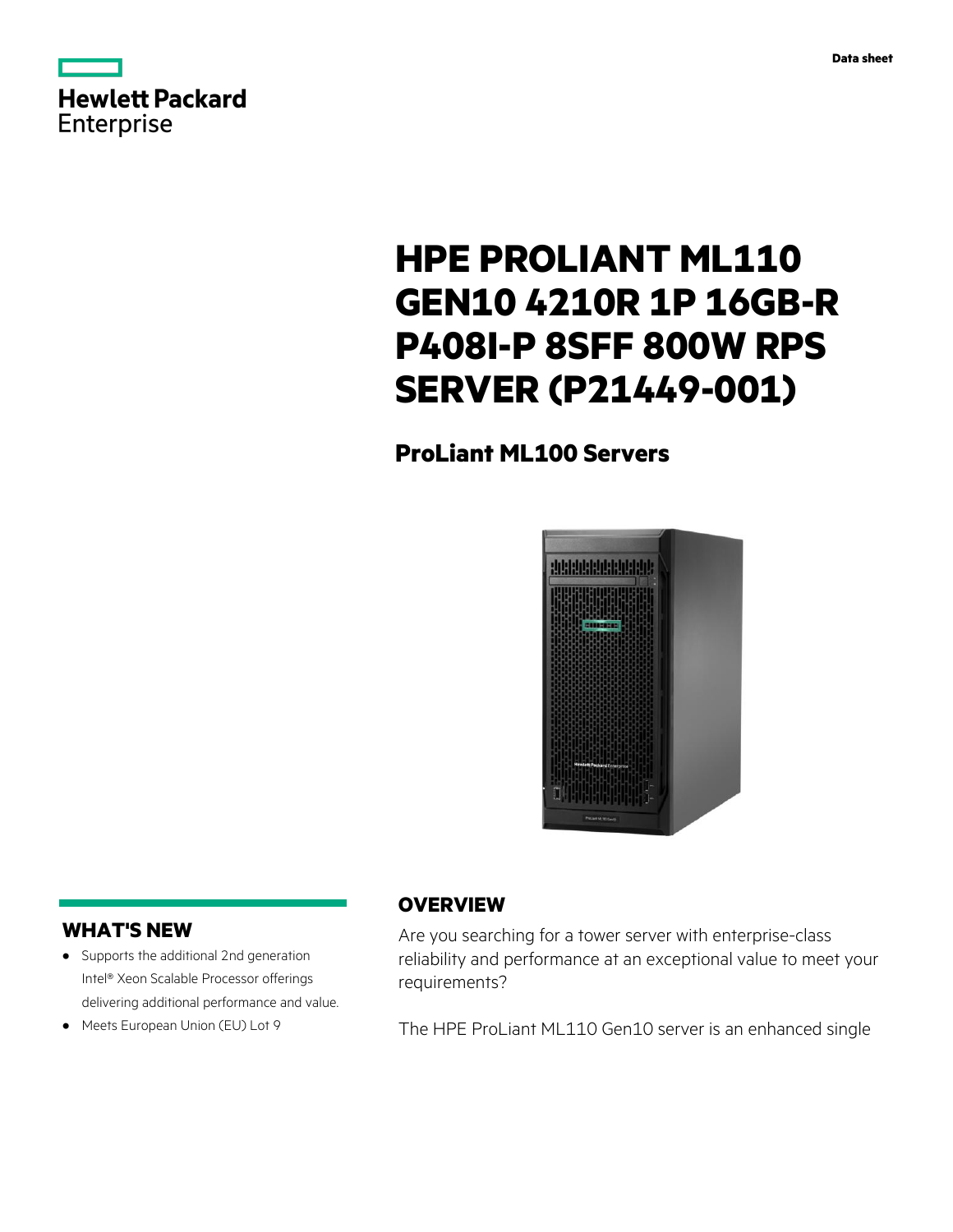regulation.

**·** Available regionally SMB offers that are aggressively priced.

processor tower with performance, expansion, and security at an affordable price. It supports the Intel® Xeon® Scalable processor, HPE DDR4 SmartMemory with a maximum capacity of 192 GB, five PCIe slots, eight large form factor (LFF) or 16 small form factor (SFF) disk drives. It can easily be converted to a rack using 4.5U of rack space. The HPE ProLiant ML110 Gen10 server also offers optional redundant fan and redundant power supply to satisfy automatic fail-over needs, making this the ideal server for small- to mid-sized businesses, and remote and branch offices.

#### **FEATURES**

#### **Right-sized, with the Balance of Performance to Meet Growing SMB Requirements**

The HPE ProLiant ML110 Gen10 server is compact with less than a 19-inch depth, quiet, and affordable that can deliver the performance needed for the compute demands of a growing office small- to mid-sized business.

Supports industry standard technology leveraging the Intel Xeon Scalable Processors operating with speeds of up to 3.8 GHz and up to 16 cores offering improved performance.

Supports up to two optional graphic processing units (GPUs) allowing one double wide and one single wide card to boost performance in graphic and Virtual Desktop Infrastructure (VDI) applications such as financial services, education, scientific research and medical imaging.

The embedded HPE Dynamic Smart Array S100i Controller for SATA disk drives supports boot, data and media needs. These enhanced HPE Smart Array Controllers provide the flexibility to choose the optimal 12 Gbps controller most suited to your environment, as well as operate in both SAS and HBA modes.

#### **Expandability to Fit the Needs of Growing, Budget-conscious Businesses**

The HPE ProLiant ML110 Gen10 server offers up to six DIMM slots with support for up to 192 GB of HPE DDR4 SmartMemory, helping to prevent data loss and downtime with enhanced error handling while improving workload performance and power efficiency.

Supports optional redundant fan and redundant power supplies reducing data loss and downtime, making your server more reliable. Flexible expansion capacity with five PCIe expansion slots, eight USB ports and one optional serial port.

HPE SmartDrives deliver enhanced performance, capacity, and reliability to meet various customer segments and workload requirements at the right economics. Supports up to eight large form factor (LFF) disk drives or 16 small form factor (SFF) disk drive options.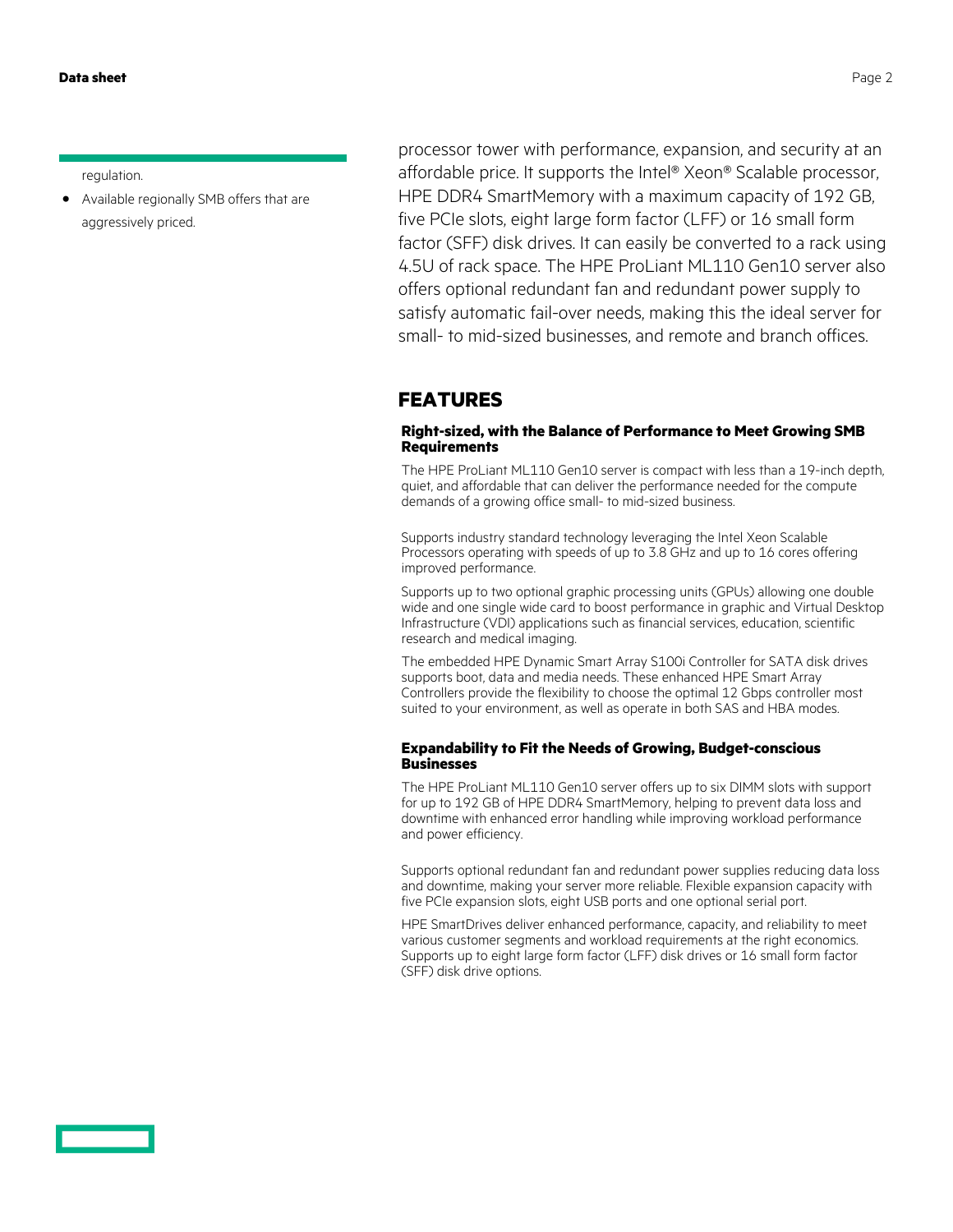#### **Security Innovations**

The HPE ProLiant ML110 Gen10 Server is part of the Hewlett Packard Enterprise offering of industry-standard servers with major firmware anchored directly into the silicon. With security protection built-in across the server lifecycle starting with Silicon Root of Trust.

New features include Server Configuration Lock that ensure secure transit and lock server hardware configuration, iLO Security Dashboard help detect and address possible security vulnerabilities and Workload Performance Advisor provides server tuning recommendations for better server performance.

Secure Recovery allows server firmware to roll back to the last known reliable state or factory settings after detection of compromised code.

HPE InfoSight provides cloud-based analytics to predict and prevent issues proactively.

#### **Industry-Leading Services and Ease of Deployment**

The HPE ProLiant ML110 Gen10 server comes with a complete set of services from HPE Pointnext, delivering confidence, reducing risk, and helping you realize agility and stability.

HPE Pointnext Services simplifies all stages of the IT journey. Advisory and Transformation Services professionals understand customer challenges and design an enhanced solution. Professional Services enable rapid deployment of solutions and Operational Services provides ongoing support.

Services provided under Operational Services include: HPE Flexible Capacity, HPE Datacenter Care, HPE Infrastructure Automation, HPE Campus Care, HPE Proactive Services and multi-vendor coverage.

HPE IT investment solutions help you transform to a digital business with IT economics that align to your business goals.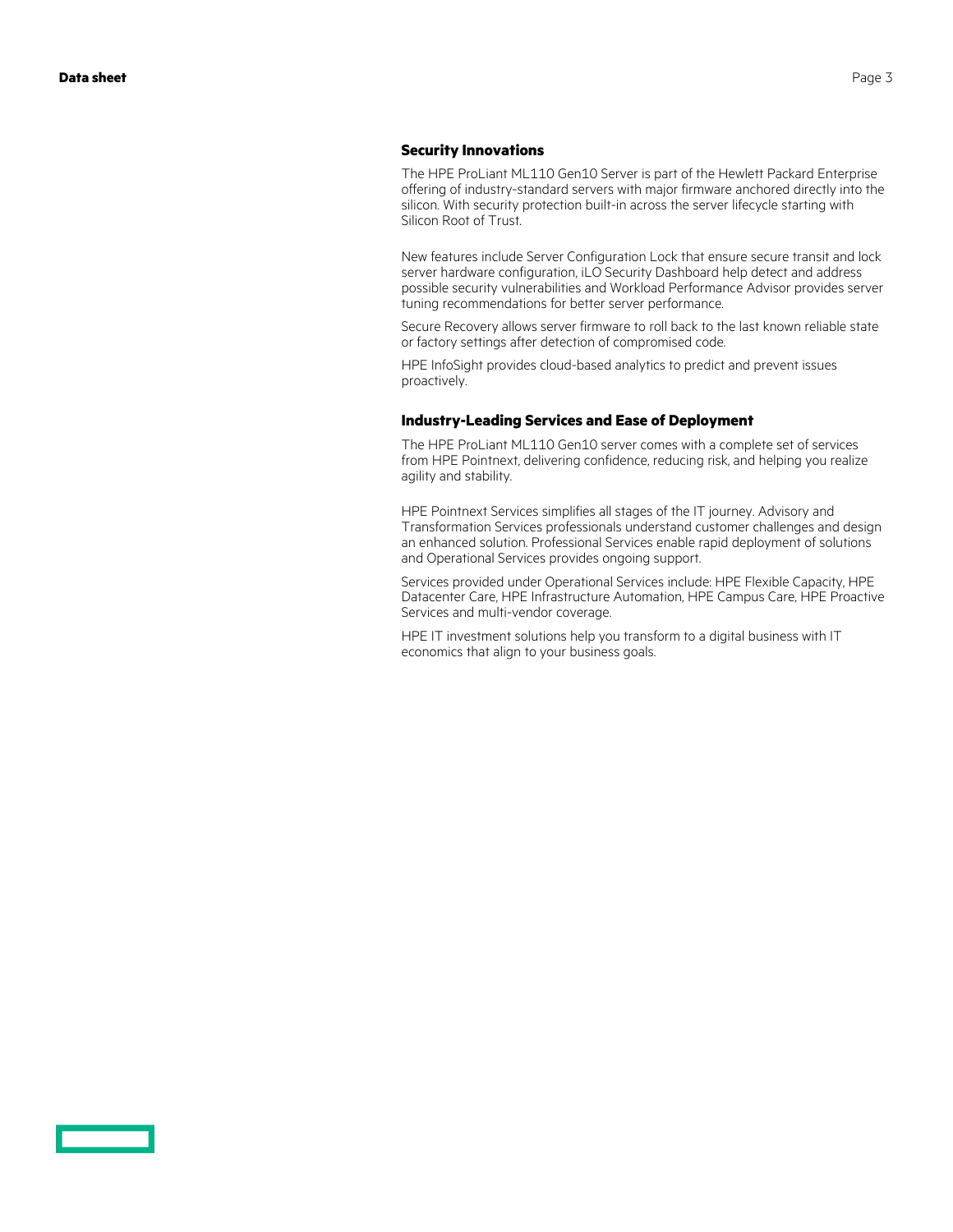<u>e a componente de la p</u>

# **Technical specifications HPE ProLiant ML110 Gen10 4210R 1P 16GB-R P408ip 8SFF 800W RPS Server**

| <b>Product Number</b>              | P21449-001                                                                                                                                                                                                                                                                                                                                                                                                                                                                                                                     |
|------------------------------------|--------------------------------------------------------------------------------------------------------------------------------------------------------------------------------------------------------------------------------------------------------------------------------------------------------------------------------------------------------------------------------------------------------------------------------------------------------------------------------------------------------------------------------|
| <b>Processor Name</b>              | Intel® Xeon® Scalable 4210R (10 core, 2.4 GHz, 100W)                                                                                                                                                                                                                                                                                                                                                                                                                                                                           |
| <b>Processor core available</b>    | 10                                                                                                                                                                                                                                                                                                                                                                                                                                                                                                                             |
| <b>Processor cache</b>             | 13.75 MB L3                                                                                                                                                                                                                                                                                                                                                                                                                                                                                                                    |
| <b>Processor speed</b>             | $2.4$ GHz                                                                                                                                                                                                                                                                                                                                                                                                                                                                                                                      |
| Power supply type                  | 1 HPE ML110 Gen10 800W RPS Power Supply Kit                                                                                                                                                                                                                                                                                                                                                                                                                                                                                    |
| <b>Expansion slots</b>             | 5 PCIe 3.0, for detailed descriptions reference the QuickSpecs                                                                                                                                                                                                                                                                                                                                                                                                                                                                 |
| <b>Memory, standard</b>            | 16 GB (1x 16 GB) RDIMM                                                                                                                                                                                                                                                                                                                                                                                                                                                                                                         |
| <b>Memory type</b>                 | HPE DDR4 SmartMemory                                                                                                                                                                                                                                                                                                                                                                                                                                                                                                           |
| <b>Optical drive type</b>          | Optional DVD-ROM or DVD-RW.                                                                                                                                                                                                                                                                                                                                                                                                                                                                                                    |
| <b>Network controller</b>          | HPE Ethernet 1Gb 2-port 332i Adapter                                                                                                                                                                                                                                                                                                                                                                                                                                                                                           |
| <b>Storage controller</b>          | HPE Smart Array P408i-p                                                                                                                                                                                                                                                                                                                                                                                                                                                                                                        |
| <b>Product Dimensions (metric)</b> | 44 x 19.5 x 48.05 cm                                                                                                                                                                                                                                                                                                                                                                                                                                                                                                           |
| Weight                             | 13.5 kg minimum 25.0 kg maximum                                                                                                                                                                                                                                                                                                                                                                                                                                                                                                |
| Warranty                           | 3/3/3 - Server Warranty includes three years of parts, three years of labor, three years of onsite support<br>coverage. Additional information regarding worldwide limited warranty and technical support is available at:<br>http://h20564.www2.hpe.com/hpsc/wc/public/home. Additional HPE support and service coverage for your<br>product can be purchased locally. For information on availability of service upgrades and the cost for these<br>service upgrades, refer to the HPE website at http://www.hpe.com/support |